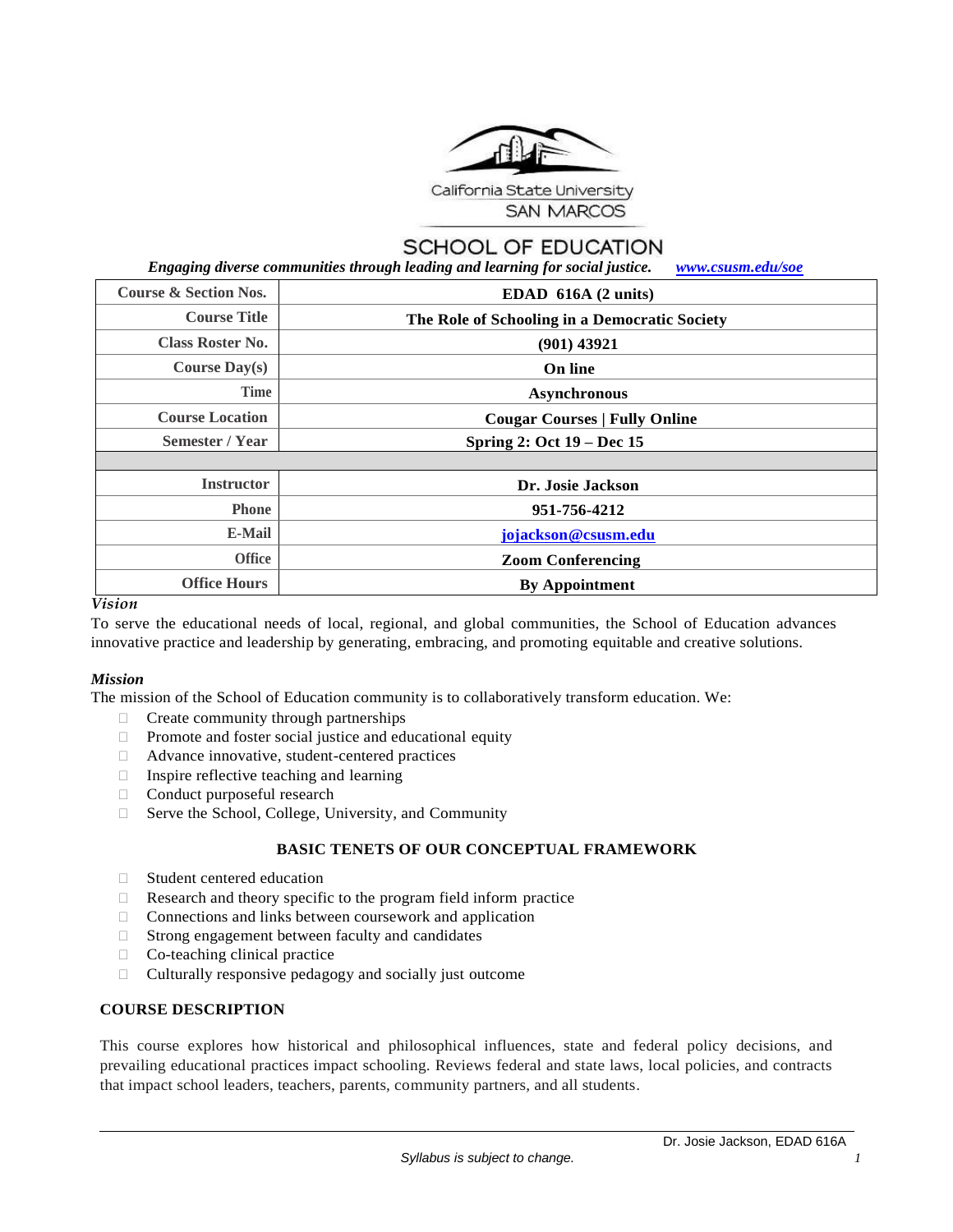### **Course Prerequisites**

Admission to the program.

### **Program Student Learning Outcomes (PSLOs)**

Students graduating with a Master of Arts in Educational Administration will master the following outcomes:

- 1. Explain how school plans, programs, and activities support the school's vision to advance the academic, linguistic, cultural, aesthetic, social-emotional, behavioral, and physical development of each student.
- 2. Recognize discriminatory practices, signs of trauma, manifestations of mental illness, and promote culturally responsive, positive and restorative strategies to address diverse student and school needs.
- 3. Use principles of positive behavior interventions, conflict resolution, and restorative justice and explain to staff and community members how these approaches support academic achievement, safety, and well-being for all students.
- 4. Engage family and community members in accomplishing the school's vision of equitable schooling and continuous improvement that includes the academic, linguistic, cultural, social-emotional, mental and physical health, and/or other supports needed to succeed in school.
- 5. Recognize any possible institutional barriers to student and staff learning and use strategies that overcome barriers that derive from economic, social-emotional, racial, linguistic, cultural, physical, gender, gender identity, sexual orientation, or other sources of educational disadvantage or discrimination.
- 6. Understand and analyze governance and policy systems and use this knowledge to explain roles and relationships of school and district administrators, local state boards of education, and the legislature to staff and the school community.
- 7. Analyze current research literature and explain how findings can be applied in a practical educational setting.

### **Course Objectives**

The course objectives, assignments, student learning outcomes, and assessments have been aligned with the following CCTC standards: The course learning outcomes have been aligned with the Commission for Teacher Credentialing standards for a California Preliminary Administrative Services Credential. This course is designed for teachers to gain skills, knowledge, and attitudes necessary to work in schools and districts in implementing effective programs. The successful candidate will be able to merge theory and practice in order to realize a comprehensive and extensive educational program for all students. Candidates are required to formally match alignment in assignments and outcomes with the following California Administrators Performance Expectations (CAPE) Leadership Standards:

CAPE 9. Managing Organizational Systems and Human Resources CAPE 14. Ethical Decision-Making CAPE 15. Ethical Action

### **Final Exam Statement**

There is no final exam.

### **School of Education/Course Attendance Policy**

Due to the dynamic and interactive nature of courses in the School of Education, all candidates (course participants) are expected to attend all classes and participate actively. At a minimum, candidates (course participants) must attend/participate more than 80% of class time, or s/he may not receive a passing grade for the course at the discretion of the instructor. Individual instructors may adopt more stringent attendance/participation requirements. Should the candidate (course participants) have extenuating circumstances, s/he should contact the instructor as soon as possible. *(Adopted by the COE Governance Community, December, 1997).*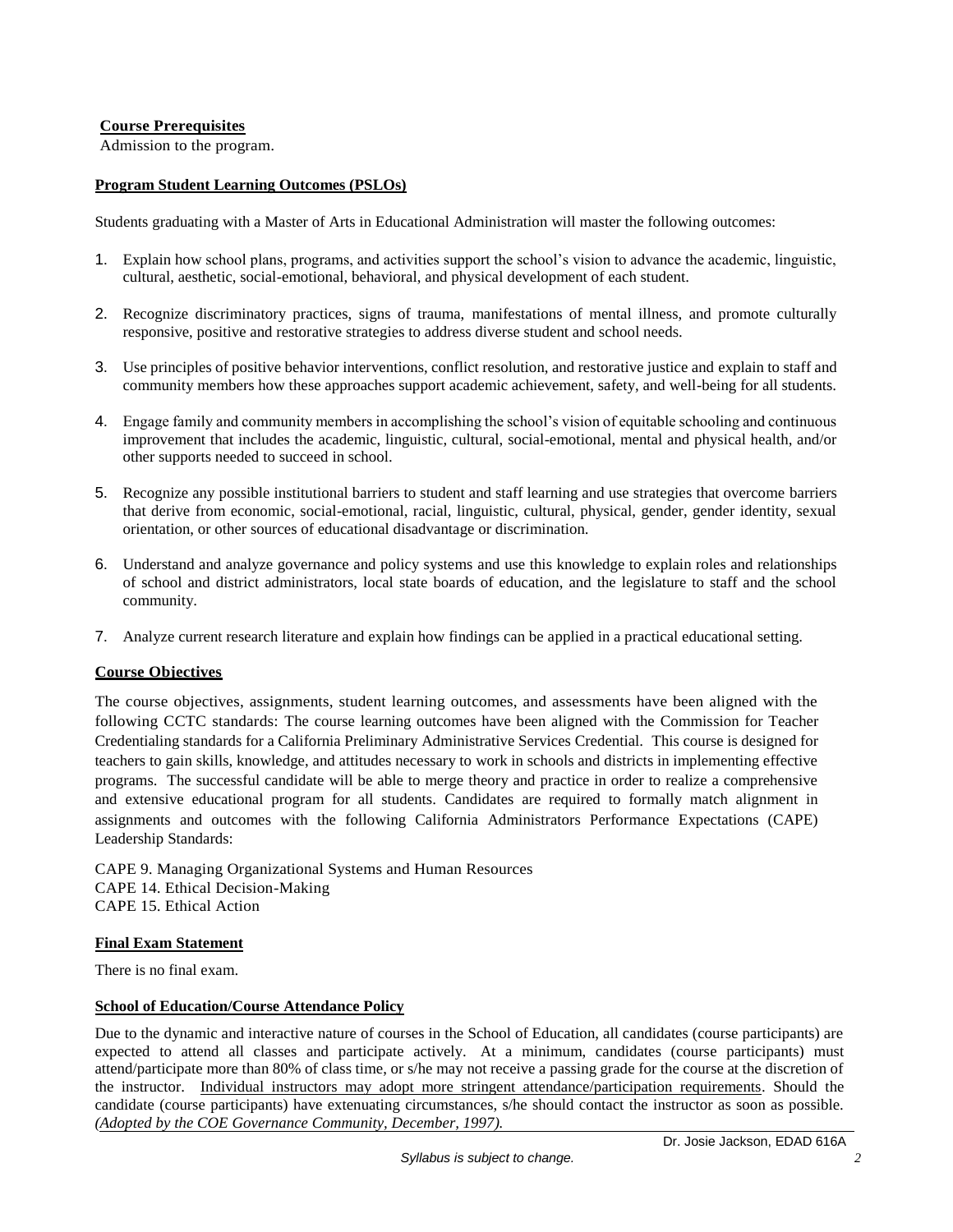### **Student Collaboration Policy**

The following will serve as the foundational principles by which we relate to each other as we learn together. As a community, we may add specifics to these principles as needed.

- We speak from our own experience
- We are open to hearing others
- We share air time equitably
- We are willing to have our thinking challenged
- We respect confidentiality
- We share experiences that are issue focused, not necessarily who said it or where
- Each of us participates using a "value added" approach by expanding upon ideas, providing examples, and/or expressing a different perspective.
- We will participate in discussions, presentations, and reflections that will prepare you to lead schools and communities as places where human differences are respected and where cultural proficiency is part of the teaching and learning process.

# **REQUIRED TEXTS, MATERIALS AND/OR ACCOUNTS**

- (1) Kemerer, Frank R. and Sansom, Peter, *California School Law,* 3 rd ed., Stanford Law Books (Stanford University Press), 2013. *This text has a free PDF update since 2013 that is provided in our course shell.*
- (2) Andelson, S. "FRISK documentation model." *Fundamentals for Evaluators in Addressing Below-Standard Employee Performance* (2014).

### **Cougar Course**

Spring 2019 EDAD 616A (901) 43921

# **COURSE LEARNING OUTCOMES**

Upon successful completion of this course, students will:

- Know and understand how various historical and present federal and state laws and policy have impacted school and district policies as they relate to employee relations, student conduct, and student and parent rights.
- Research specific local issues and policies that are aligned with federal and state laws.
- Examine the personnel management process as a method of meeting legal standards within a diverse organization.
- Be introduced to school law and district governance
- Understand retention, progressive discipline, and dismissal of employees
- Learn FRISK documentation techniques
- Study:
	- o Student discipline and safety
	- o Special education law
	- o Harassment, discrimination, freedom of speech law and cases
	- o Religion in the schools
	- o Liability and litigation

# **Administrator Performance Assessment**

Beginning July 1, 2018, all California Preliminary Administrative Services Credential candidates must successfully complete a state approved Administrative Performance Assessment (CalAPA). During the 2018-19 the results will be required, but non-consequential to earning the credential. There is no fee for the CalAPA in the non-consequential year.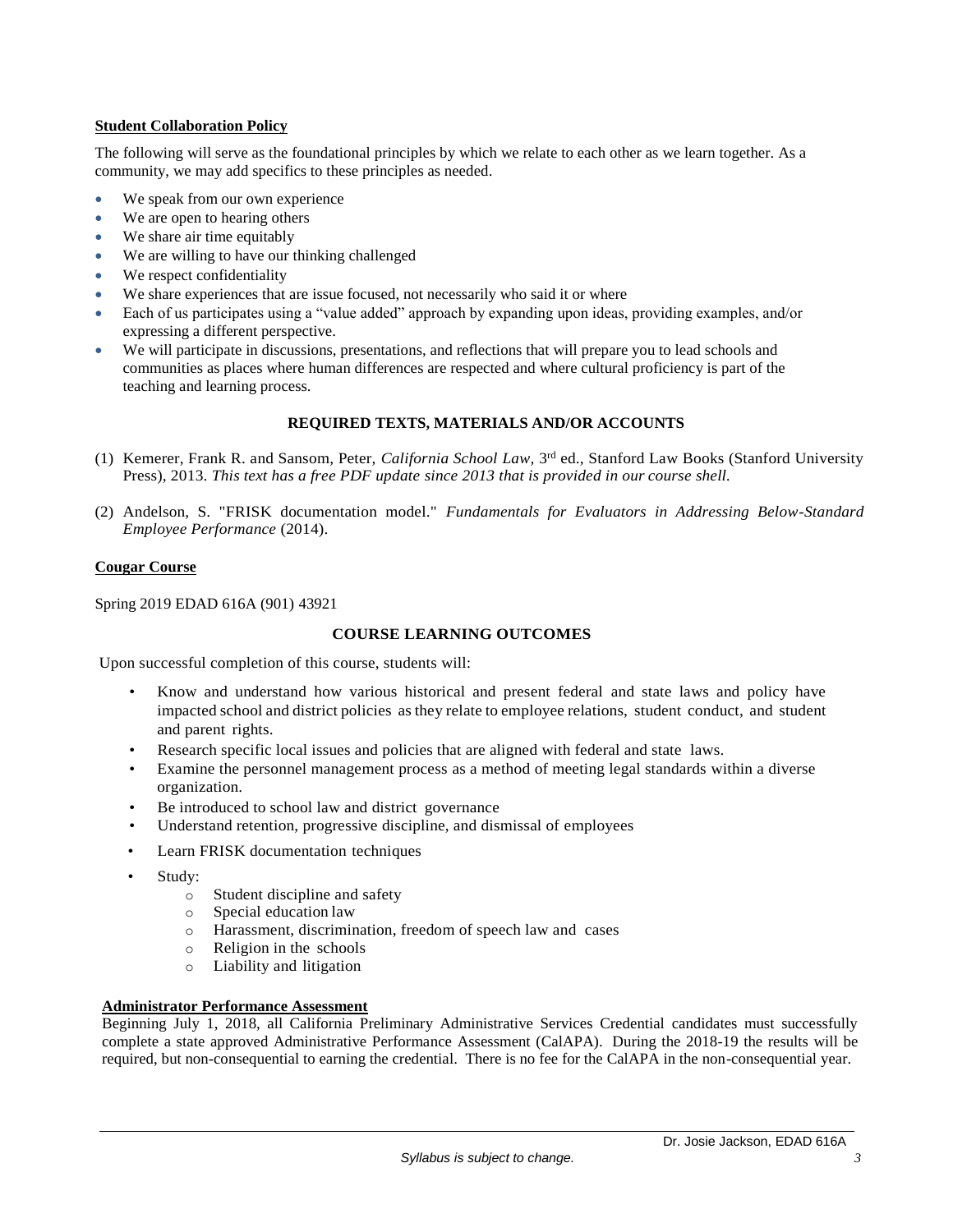# **SCHEDULE/COURSE OUTLINE**

| Date     | <b>Topic/Theme</b>                                                                                                                                                                                                                                                                                                                                                                                                                                            | <b>Assignment</b>                                                                                                                                                                                                                                                                                                                                                                                                                             | Due<br><b>Date</b>    |
|----------|---------------------------------------------------------------------------------------------------------------------------------------------------------------------------------------------------------------------------------------------------------------------------------------------------------------------------------------------------------------------------------------------------------------------------------------------------------------|-----------------------------------------------------------------------------------------------------------------------------------------------------------------------------------------------------------------------------------------------------------------------------------------------------------------------------------------------------------------------------------------------------------------------------------------------|-----------------------|
| Module 1 | $10/19 - 10/27$<br><b>Course Introduction</b>                                                                                                                                                                                                                                                                                                                                                                                                                 | Purchase texts<br>D <sub>0</sub><br>Read syllabus<br>Review Presentation in Cougar Courses<br>Law text: Preface and Appendices A-C.                                                                                                                                                                                                                                                                                                           | Sundays by<br>11:55pm |
| Module 2 | <b>Read/View</b><br>$10/28 - 11/3$<br>Law text: Chapters $1, 2 \&$ PDF update since<br>2013.<br>Law and the California<br>FRISK text:<br>Schooling System;<br>Attendance, Instruction, &<br>Chapters 1, 2, $&$ 11 Templates<br>Assessment<br>D <sub>0</sub><br>$(1)$ post one problem solving scenario; $(2)$ respond to<br>two colleagues' problem solving scenarios; (3)<br>create one FRISK document to support your original<br>problem solving scenario. |                                                                                                                                                                                                                                                                                                                                                                                                                                               | Sundays by<br>11:55pm |
| Module 3 | $11/4 - 11/10$<br>Equity, Adequacy, and<br>School Finance; Unions and<br><b>Collective Bargaining</b>                                                                                                                                                                                                                                                                                                                                                         | <b>Read/View</b><br>Law text: Chapters 3, 4, & PDF update since<br>2013<br>FRISK text:<br>Chapters 3, 4, & 11 Templates<br>D <sub>0</sub><br>$(1)$ post one problem solving scenario; $(2)$ respond<br>to two colleagues' problem solving scenario; (3)<br>create one FRISK document to support your<br>original problem solving scenario.                                                                                                    |                       |
| Module 4 | $11/11 - 11/17$<br>Employment; Rights of<br>Expressions                                                                                                                                                                                                                                                                                                                                                                                                       | <b>Read/View</b><br>Law Text:<br>Chapters 5, 6, & PDF update since 2013<br><b>FRISK Text:</b><br>Chapters 5, 6, & 11 Templates<br>Do<br>Zoom Meeting, Tuesday, November 12, 2019, $5 - 6$<br>pm (FRISK share out meeting)<br>$(1)$ post one problem solving scenario; $(2)$ respond<br>to two colleagues' problem solving scenario; $(3)$<br>create one FRISK document to support your original<br>problem solving scenario; (4) Zoom Meeting | Sundays by<br>11:59pm |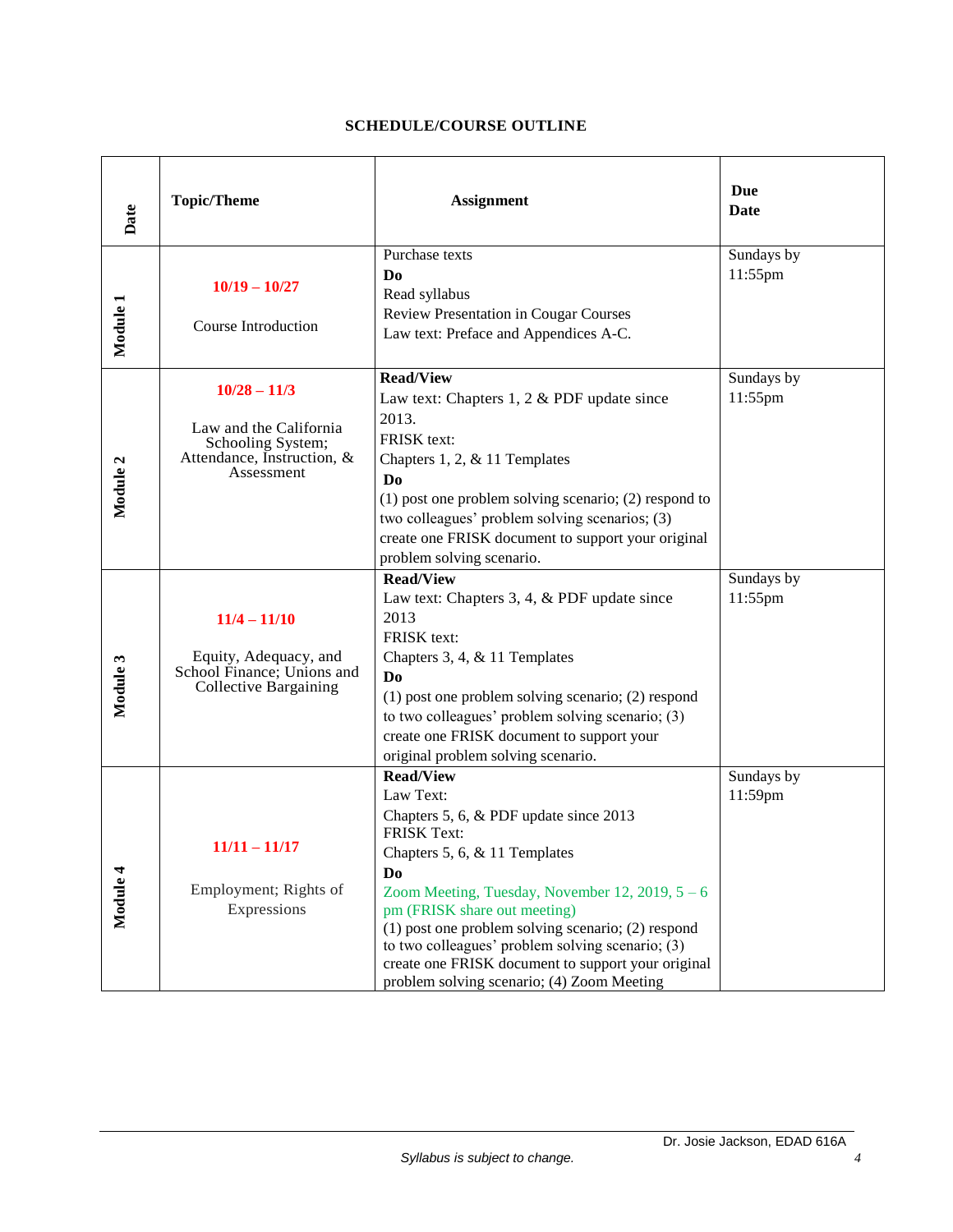| Date     | <b>Topic/Theme</b>                                                                                 | <b>Assignment</b>                                                                                                                                                                                                                                                                                                                                                                                            | Due<br>Date           |
|----------|----------------------------------------------------------------------------------------------------|--------------------------------------------------------------------------------------------------------------------------------------------------------------------------------------------------------------------------------------------------------------------------------------------------------------------------------------------------------------------------------------------------------------|-----------------------|
| Module 5 | $11/18 - 11/24$<br>The School and Religion;<br><b>Students with Disabilities</b>                   | Read/View<br>Law Text:<br>Chapters 7, 8, & PDF update since 2013<br>FRISK text:<br>Chapters 7, 8, & 11 Templates<br>D <sub>0</sub><br>$(1)$ post one problem solving scenario; $(2)$ respond to<br>two colleagues' problem solving scenario; (3) create<br>one FRISK document to support your original<br>problem solving scenario; and,<br>(4) mid-term anonymous student evaluation.                       | Sundays by<br>11:55pm |
| Module 6 | $11/25 - 12/1$<br>Student Discipline; Public<br>Access, Privacy, and Student<br>Search and Seizure | <b>Read/View</b><br>Law text:<br>Chapters 9, 10, & PDF updates since 2013<br>FRISK text:<br>Chapters 9, 10, & 11 Templates<br>D <sub>0</sub><br>$(1)$ post one problem solving scenario; $(2)$ respond to<br>two colleagues' problem solving scenario; (3) create<br>one FRISK document to support your original<br>problem solving scenario.                                                                | Sundays by<br>11:55pm |
| Module 7 | $12/2 - 12/8$<br>Participate in Zoom Meeting<br><b>Course Self-Assessment</b>                      | Zoom Meeting, Monday, December 2, 2019, $5 - 6$<br>pm (Principal Panel meeting)<br>Complete course self-assessment regarding learning<br>outcomes                                                                                                                                                                                                                                                            | Sundays by<br>11:55pm |
| Module 8 | $12/9 - 12/15$<br>Race and Gender<br>Discrimination; Legal<br>Liability                            | Read/View<br>Law text:<br>Chapters 11, 12, & PDF updates since 2013, &<br>List of Cases<br>FRISK text:<br>Chapter 11 Templates<br>Do<br>$(1)$ post one problem solving scenario; $(2)$ respond<br>to two colleagues' problem solving scenario; (3)<br>create one FRISK document to support your<br>original problem solving scenario; (5) Zoom<br>Meeting; (6) End of course anonymous student<br>evaluation | Sundays by<br>11:55pm |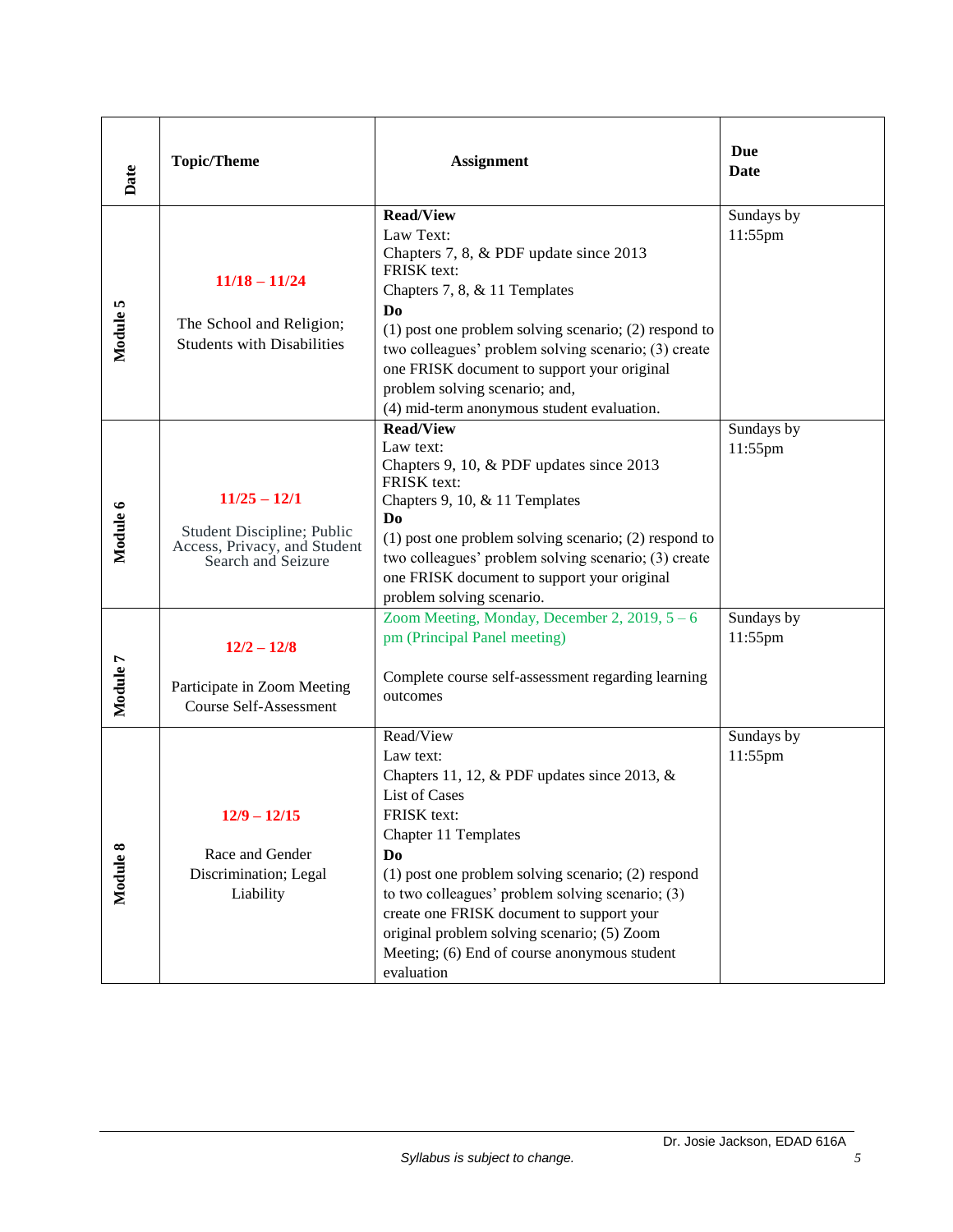| COURSE REQUIREMENTS AND GRADED COURSE COMPONENTS                                                                                                                                 |                         |  |  |
|----------------------------------------------------------------------------------------------------------------------------------------------------------------------------------|-------------------------|--|--|
| <b>Assignments/Course Requirement</b>                                                                                                                                            | <b>Graded Course</b>    |  |  |
|                                                                                                                                                                                  | Component               |  |  |
| <b>Problem Solving Scenario Posts:</b>                                                                                                                                           | 20 points per post;     |  |  |
| How do I apply what I learn each week to a theory-to-practice education law and personnel<br>administration scenario?                                                            | 120 points total        |  |  |
| Identify the issue: Identify a school issue you are struggling with currently. Scenario issues will<br>also be available for you.                                                |                         |  |  |
| Identify applicable school/district policies and state laws: Identify what laws may affect solving the<br>problem or are already present within the issue.                       |                         |  |  |
| Identify potential policy and legal changes: Identify what laws might need to be changed to<br>assist you in solving the problem and how you would change those laws identified. |                         |  |  |
| <b>Create personalized FRISK documents to accompany each Problem Solving Scenario</b>                                                                                            | 10 points per FRISK     |  |  |
| Post: create actual FRISK document from Chapter 11 to accompany each week's Post; no                                                                                             | document;               |  |  |
| more than two pages.                                                                                                                                                             | 50 points total         |  |  |
| Respond to two colleagues' Problem Solving Scenario Posts: using 250 words or fewer,                                                                                             | 5 points each response; |  |  |
| write a substantive post for two colleagues'; see grading rubric in syllabus for guidelines.                                                                                     | 50 points total         |  |  |
| Synchronous Zoom Meetings Participation: Meeting 1.- FRISK Share Out Meeting:                                                                                                    | 20 points per meeting;  |  |  |
| November 12, 2019, $5 - 6$ pm one student will be chosen at random to share one of their                                                                                         | 40 points total         |  |  |
| Problem Solving Scenarios during this Zoom meeting; come prepared to be both the                                                                                                 |                         |  |  |
| Presenter and active participant in the Group; see PDF in course shell. Meeting 2. -                                                                                             |                         |  |  |
| Principal Panel: Zoom Meeting, Monday, December 2, 2019, 5 - 6 pm students will                                                                                                  |                         |  |  |
| participate in a Q&A Zoom meeting with practicing administrators. Relevant topics will be                                                                                        |                         |  |  |
| discussed and questions will be answered related to such.                                                                                                                        |                         |  |  |
|                                                                                                                                                                                  | 260 total               |  |  |

# **COURSE REQUIREMENTS AND GRADED COURSE COMPONENTS**

### **Grading Standards**

Late work will not be accepted unless previously approved by instructor.  $93-100% = A$  $90-92\% = A$  $87-89\% = B +$  $83-87\% = B$  $80-82\% = B$ Below  $80\% = C$  or below

### **Final Exam**

There is no final exam.

#### Electronic Communication Protocol

Electronic correspondence is a part of your professional interactions. If you need to contact the instructor, e-mail is often the easiest way to do so. It is my intention to respond to all received e-mails in a timely manner. Please be reminded that e-mail and on-line discussions are a very specific form of communication, with their own nuances and etiquette. For instance, electronic messages sent in all upper case (or lower case) letters, major typos, or slang, often communicate more than the sender originally intended. With that said, please be mindful of all e-mail and on-line discussion messages you send to your colleagues, to faculty members in the School of Education, or to persons within the greater educational community. All electronic messages should be crafted with professionalism and care. Things to consider:

- Would I say in person what this electronic message specifically says?
- How could this message be misconstrued?
- Does this message represent my highest self?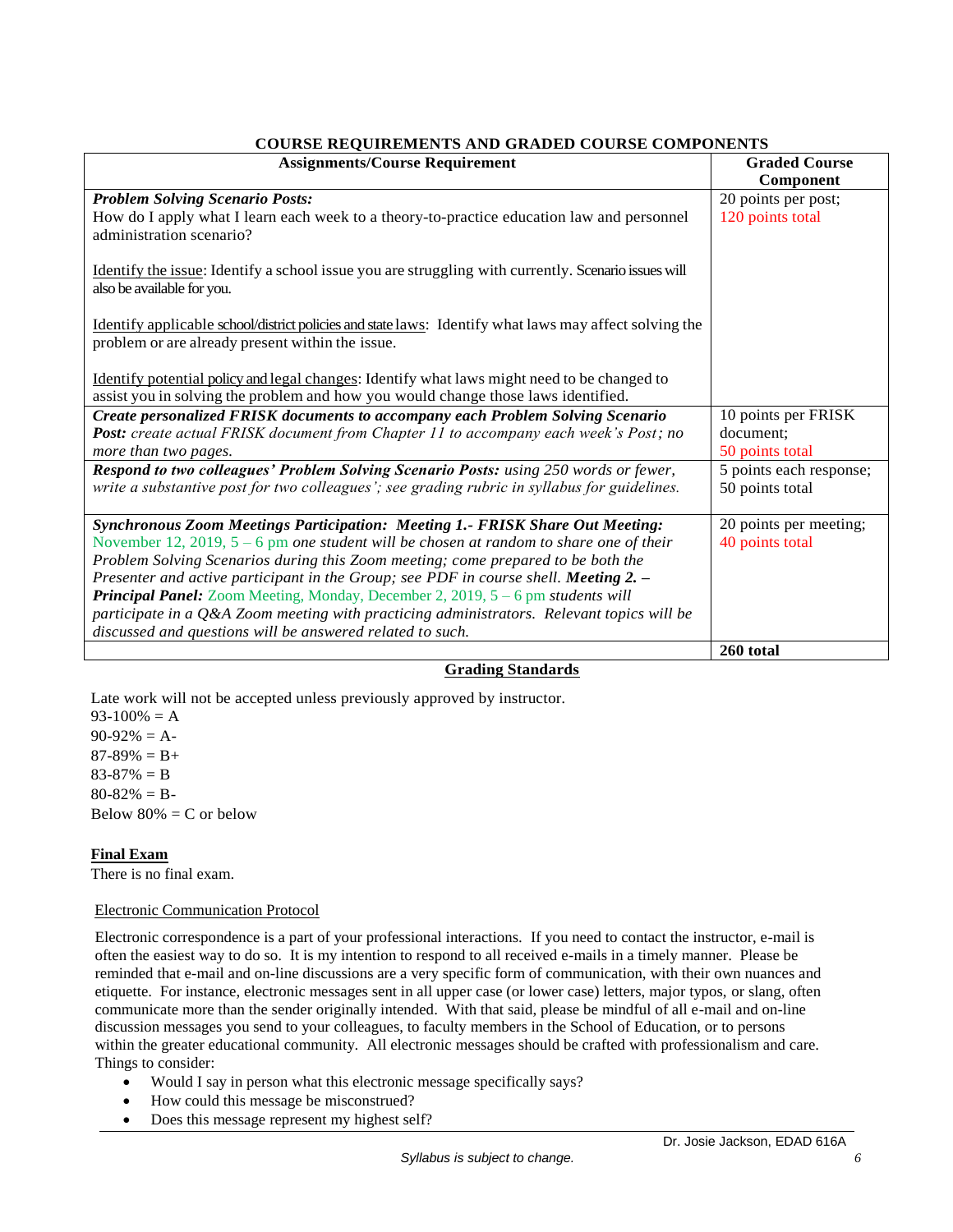Am I sending this electronic message to avoid a face-to-face conversation?

In addition, if there is ever a concern with an electronic message sent to you, please talk with the author in person in order to correct any confusion.

# **Grading Rubric**

|                | Distinguished (9-10)                                                                                                                                                                                                                                                                                                                                              | Proficient (6-8)                                                                                                                                                                                                                                                                                | <b>Basic (4-7)</b>                                                                                                                                                                                                                                                                                                                               | <b>Unsatisfactory (0-3)</b>                                                                                                                                                                                                                                                                                                                             |
|----------------|-------------------------------------------------------------------------------------------------------------------------------------------------------------------------------------------------------------------------------------------------------------------------------------------------------------------------------------------------------------------|-------------------------------------------------------------------------------------------------------------------------------------------------------------------------------------------------------------------------------------------------------------------------------------------------|--------------------------------------------------------------------------------------------------------------------------------------------------------------------------------------------------------------------------------------------------------------------------------------------------------------------------------------------------|---------------------------------------------------------------------------------------------------------------------------------------------------------------------------------------------------------------------------------------------------------------------------------------------------------------------------------------------------------|
| MECHANICS      | Uses complete sentences,<br>organization is clear and<br>appropriate, tone is<br>Professional and<br>respectful, and the<br>posting/final<br>assignment is free of<br>mechanical errors<br>(grammar, spelling,<br>usage) that might<br>impede reader<br>understanding. Follow<br>instructions completely.                                                         | Uses complete sentences,<br>organization is evident,<br>tone is appropriate, and<br>the posting/final<br>assignment includes no<br>more than one<br>Mechanical error<br>(grammar, spelling,<br>usage) per paragraph that<br>might impede reader<br>understanding. Follows<br>most instructions. | Uses mostly complete<br>sentences, organization<br>could be improved to<br>present a more coherent<br>message, tone is<br>inconsistent but<br>generally appropriate,<br>and the<br>posting includes 2-3<br>mechanical errors<br>(grammar, spelling,<br>usage) per paragraph<br>that impede reader<br>understanding.<br>Follows few instructions. | Uses incomplete<br>sentences,<br>organization is<br>unstructured, tone is<br>inappropriate, and<br>the<br>posting/final<br>assignment<br>includes numerous<br>errors in mechanics<br>(grammar, spelling,<br>usage) in each<br>paragraph, which<br>render the posting<br>difficult to read<br>and/or understand.<br>Did not follow<br>most instructions. |
| <b>CONTENT</b> | Demonstrates a strong<br>understanding of the<br>concepts, topics, and<br>ideas under discussion,<br>as<br>evidenced by thoughtful<br>and thorough responses<br>and questions that show a<br>clear connection with the<br>course material. The<br>posting/final assignment<br>shows depth of analysis,<br>and includes<br>detailed rationales and/or<br>evidence. | Demonstrates an<br>adequate understanding<br>of the concepts, topics,<br>and ideas under<br>discussion, as<br>evidenced by posting<br>clear statements in the<br>forum/in final<br>assignment. Includes a<br>few details in the<br>posting.                                                     | Demonstrates a limited<br>understanding of the<br>concepts, topics, and ideas<br>under discussion, as<br>evidenced by posting<br>information that could<br>be derived from prior<br>posts and/or including<br>highly<br>general comments in<br>assignment.                                                                                       | Writes a general or<br>superficial<br>posting/final<br>assignment that is<br>unrelated to the<br>discussion at<br>hand and/or posts<br>no<br>comments/turns in<br>no assignment.                                                                                                                                                                        |

# **GENERAL CONSIDERATIONS**

# CSUSM Academic Honesty Policy

 Students will be expected to adhere to standards of academic honesty and integrity, as outlined in the Student Academic Honesty Policy. All assignments must be original work, clear and error-free. All ideas/material that are borrowed from other sources must have appropriate references to the original sources. Any quoted material should give credit to the source and be punctuated accordingly.

attention. The instructor reserves the right to discipline any student for academic dishonesty, in accordance with the<br>Dr. Josie Jackson, EDAD 616A Academic Honesty and Integrity: Students are responsible for honest completion and representation of their work. Your course catalog details the ethical standards and penalties for infractions. There will be zero tolerance for infractions. If you believe there has been an infraction by someone in the class, please bring it to the instructor's